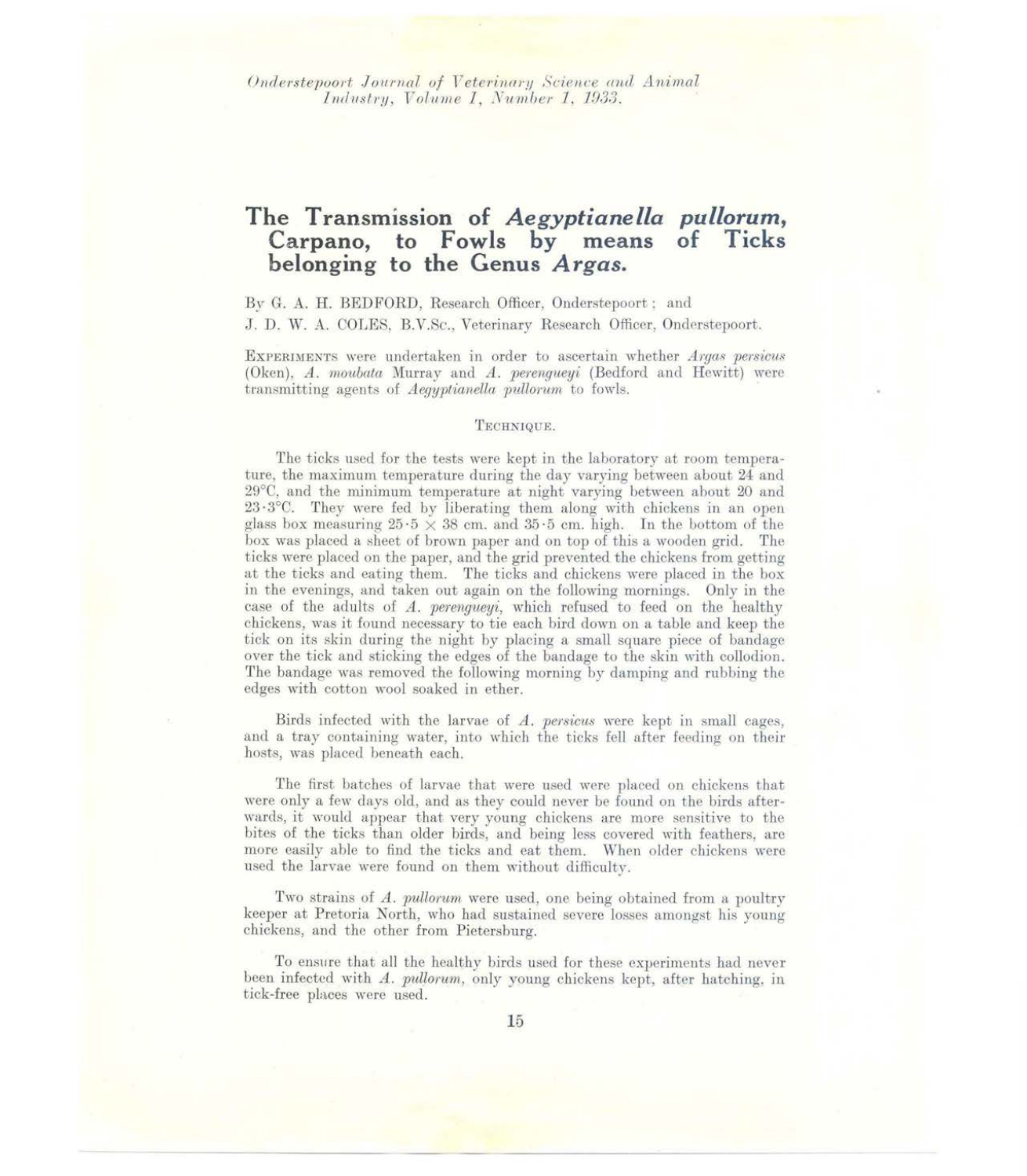ExPERIMENTS WITH *Argas persicus* (OKEN).

## *Experiment* 1.

l.ix.32.- l adult *A, p.cnicus* fed on infected chicken (A). Pretoria North strain.

6.x.32-Fed on healthy chicken (No. 1). Feeding interval 35 days.

10.ii.33.- Fed on healthy chicken (No. 7), five months after feeding on infected chicken.

*Results.- Chicken* No.1 showed parasites, very rare, in the blood on 19.x.32. On the 21st parasites were frequent and there were marked anaemic changes. Died as a result of *A. pullorum* and secondary bacteraemia on the 22nd. Incubation period 13 days.

Chicken No. 7 showed parasites in the blood on 25.ii.33, and also on subsequent occasions, proving that an infected tick can infect more than one chicken. Incubation period 15 days.

## *Experiment* 2.

l.ix.32 .- 2 adults *A. petsicus* fed on infected chicken (A). Pretoria North strain.

15.x.32.- Fed on 2 healthy chickens (Nos. 2-3). Interval between feeding 44 days.

27.i.33.- Adult No. 1 fed on healthy chicken (No. 8).

Adult No. 2 refused three times to feed on healthy chicken (No. 9). *Results.- Chicken* No. 2 died through accident on 20.x.32. No parasites found in the blood.

Chicken No. 3 showed parasites in the blood on 27.x.32, and also on subsequent occasions. Incubation period 12 days.

Chicken No. 8 showed parasites in the blood on 9.ii.33, and also on subsequent occasions. Incubation period 13 days.

# *Expen:ment No.3.*

3.ix.32.<sup>-4</sup> *A. persicus* (3 adults, 1 nymph) fed on infected chicken (B). Pretoria North strain.

l8.x.32.- Fed on 2 healthy chickens (Nos. 4-5). Interval between feeding 45 days.

*Results.-Chickens* Nos. 4 and 5 showed parasites, very rare, in the blood on 3l.x.32. Incubation periods 13 days.

#### *Experiment No.* 4.

2l.x.32.- 2 adults *A. persicus* fed on infected chicken (C). Pretoria North strain.

l.ii.33.-l adult fed on healthy chicken (No. 11). Interval between feeding 102 days.

*Results.-The* result was positive, parasites being found infrequent on 3.iii.33. It is not known, however, when the parasites first appeared in the blood of the chicken.

# *Experiment No.* 5.

7.xii.32.--1 adult *A. persicus* fed on infected fowl (E). Pietersburg strain. 3.ii.33.-Fed on healthy chicken (No. 13). Interval between feeding 26 days.

*Result.- Chicken* showed parasites in the blood on 15.ii.33, and also on subsequent dates. Incubation period, 12 days.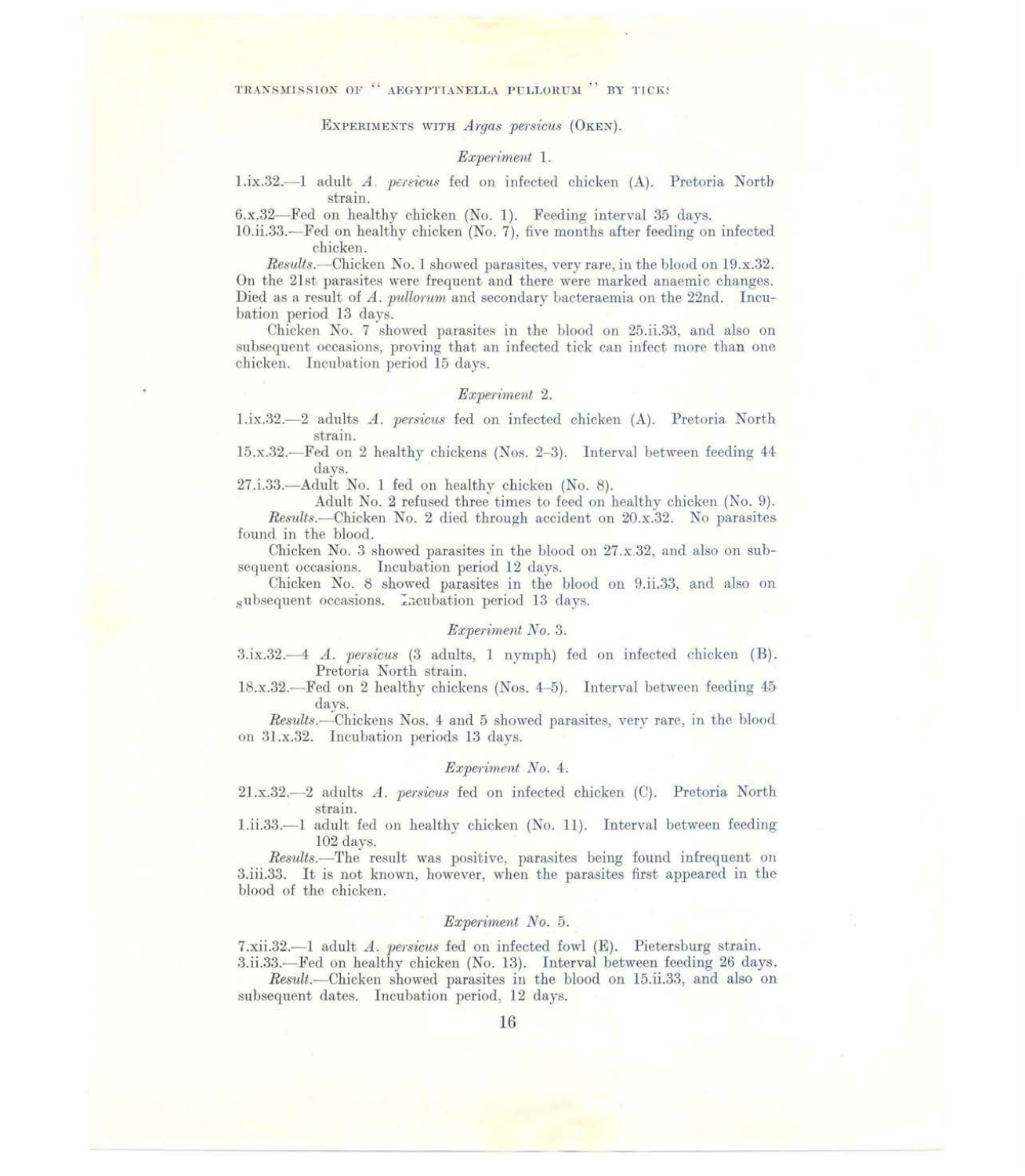#### *Experiment No.* 6.

7.xii.32.- 1 adult *A. persicus* fed on infected fowl (E). Pietersburg strain.

25.ii.33.- Fed on healthy chicken (No. 14). Interval between feeding 79 days.

*Result.- Chicken* showed parasites in the blood on 11.iii.33. Incubation period **14** days.

## ExPERIMENTS WITH *ATgas moubata,* MuRRAY.

# *Experiment No. 7.*

 $30-31$ , x.32.—1 nymph  $\left( \mathcal{A} \right)$  *A. moubata* fed on infected chicken  $(D)$ . Pretoria North strain. Parasites were rare in the blood on the 31st, only one being found per field.

 $25.xi.32$ . Fed as adult on healthy chicken (No. 6). Interval between feeding 24-25 days.

*Result.-Chicken* showed no signs of infection.

## *Experiment No.* 8.

- 30- 3l.x.32.- 1 female *A. moubata* fed on infected chicken **(D).** Pretoria North strain.
- 2.ii.33.- Tick gorged on healthy chicken (No. 12). Interval between feeding 93-94 days.

Result.—Chicken showed no signs of infection.

#### *Experiment No. 9.*

- 30-3l.x.32.- 1 male *A. moubata* fed on infected chicken **(D).** Pretoria North strain.
- 24.ii.33.- Fed on healthy chicken (No . 16). Interval between feeding 115- 116 days.

*Result.*—Chicken showed no signs of infection.

# *Expen:ment No.* 10.

- 30- 3l.x.32.-l male *A. rnoubata* fed on infected chicken **(D).** Pretoria North strain.
- 28.ii.33.-Fed on healthy chicken (No. 17). Interval between feeding 119-120 days.

Result.--Chicken showed no signs of infection.

#### *Experiment No. 11.*

8.ii.33.-10 nymphs, whose mother fed on infected chicken (D) on the 30-3l.x.32, fed on healthy chicken (No. 15).

*Result.-Chicken* showed no signs of infection.

# EXPERIMENTS WITH *Argas perenqueyi* (BEDFORD & HEWITT).

#### *Experiment No.* 12.

- 1.xi.32.—1 female *A. perenqueyi* fed on infected chicken (D). Pretoria North strain. Parasites frequent in blood.
- 3.iii.33.- Tick gorged on healthy chicken (No. 10). Interval between feeding 4 months.

Result.--Chicken showed no signs of infection.